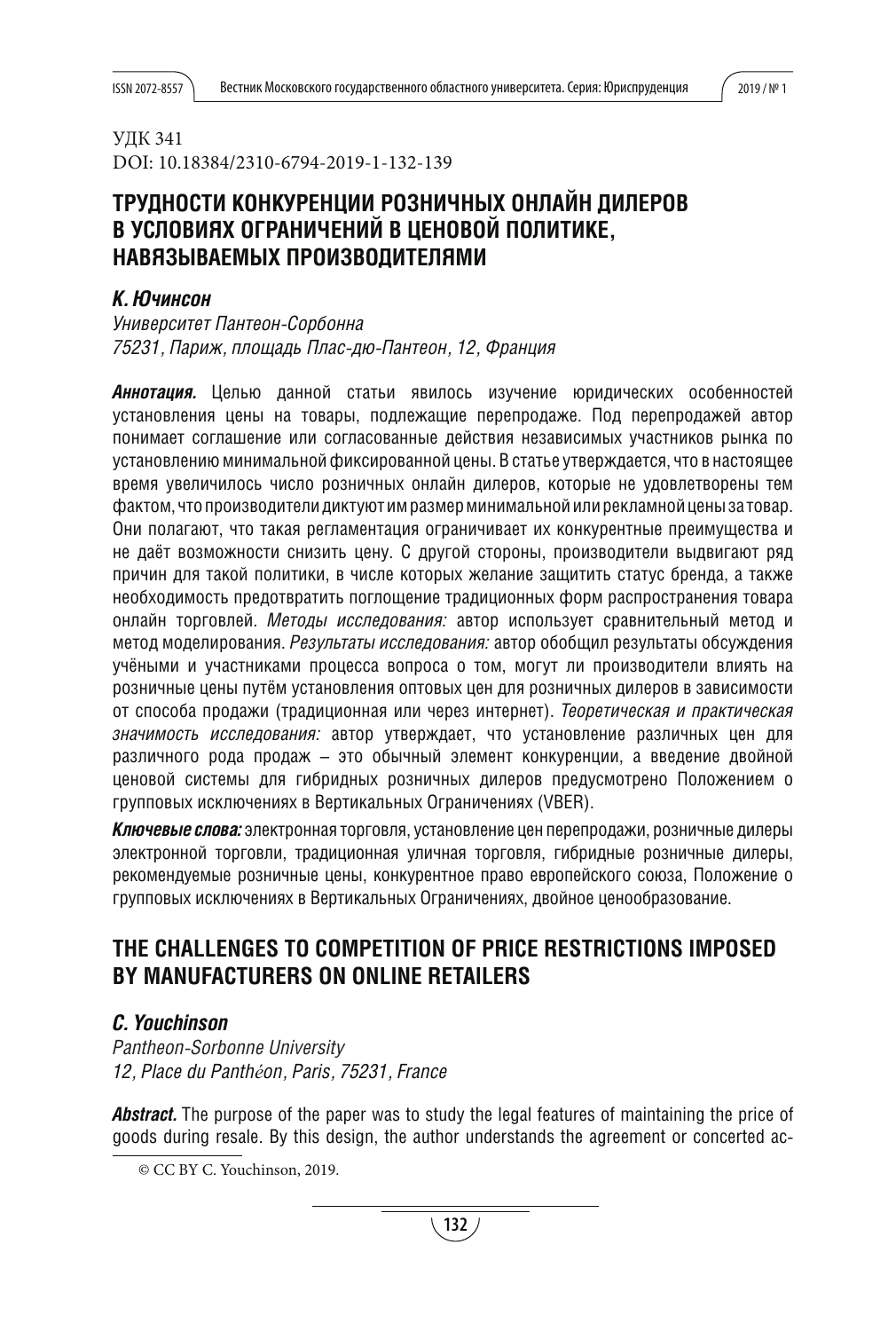tion of independent market participants on the establishment of a minimum or fixed price. The author argues that currently there is an increase in the number of online retailers who are dissatisfied with the fact that manufacturers indicate to them what minimum price should be set for the product or what advertised price to use. They believe that such recommendations hinder the realization of their competitive advantages, limiting the possibilities of offering lower prices for goods. On the other hand, manufacturers provide various rationales for price recommendations, for example, the desire to protect the image of a brand and the need to avoid cannibalization of traditional distribution channels with online stores. Procedure and research methods: the author used a comparative approach and modeling method. Results of the study: the author summarized the discussion of scientists and practitioners about whether manufacturers can influence retail prices by setting different wholesale prices for retailers depending on the intended product sales channel (traditional trade or via the Internet). Theoretical /practical value: the author argues that charging different (wholesale) prices from different retailers is generally considered as a normal element of competition. The use of a double pricing system for the same (hybrid) retailer is generally considered an explicit (classic) restriction according to VBER.

*Keywords***:** e-commerce, resale price maintenance, e-commerce retailers, brick-and-mortar sale channel, hybrid retailers, recommended retail prices, EU competition law, Vertical Block Exemption Regulation, dual pricing.

### **Introduction**

Resale price maintenance (RPM) is agreements or concerted practices between independent undertakings that establish a minimum or fixed price.

An increasing number of e-commerce retailers<sup>1</sup> complain about the fact that they receive indications from manufacturers of what minimum price they should apply or which advertised price they should use. They argue that such recommendations hinder their competitiveness limiting their ability to offer lower prices.

On the other hand, manufacturers tend to justify the existence of pricing recommendations out of various considerations such as image and brand protection, return on R&D investments or the necessity to avoid the cannibalization of the brick-andmortar sale channel by the online one<sup>2</sup>.

However from a marketing standpoint well justified RPM might be. There's currently a debate as to whether price restrictions imposed by manufacturers on e-retailers comply with EU competition rules.

More specifically, the question arises as to whether manufacturers can influence retail prices by charging different wholesale prices to retailers depending on the channel where the product is intended to be resold.

Elements of answer to this question can be found in the Sector Inquiry into trade of consumer goods («goods») and digital content in the  $EU^3$  published by the European Commission on May 10, 2017. The inquiry was carried out within the frame-

<sup>&</sup>lt;sup>1</sup> In 2017, 5% of retailers interviewed in the EU reported receiving indications of what minimum price they should apply. Only 3% of them indicated such practices in a survey carried out two years earlier.

See European Commission; COM (2017) 229 Final report on the E-commerce Sector Inquiry, May 10, 2017. URL: http://ec.europa.eu/competition/antitrust/ecommerce\_decision\_en.pdf (accessed: 07.10.2018).

<sup>2</sup> Ibid, Paragraph 562.

<sup>3</sup> European Commission; Commission decision of 6 May 2015 initiating an inquiry into the e-commerce sector pursuant to Article 17 of Council Regulation (EC) No 1/2003 (HT.4607), C (2015) 3026, final URL: http://ec.europa.eu/competition/ antitrust/ecommerce\_decision\_en.pdf (accessed: 07.10.2018).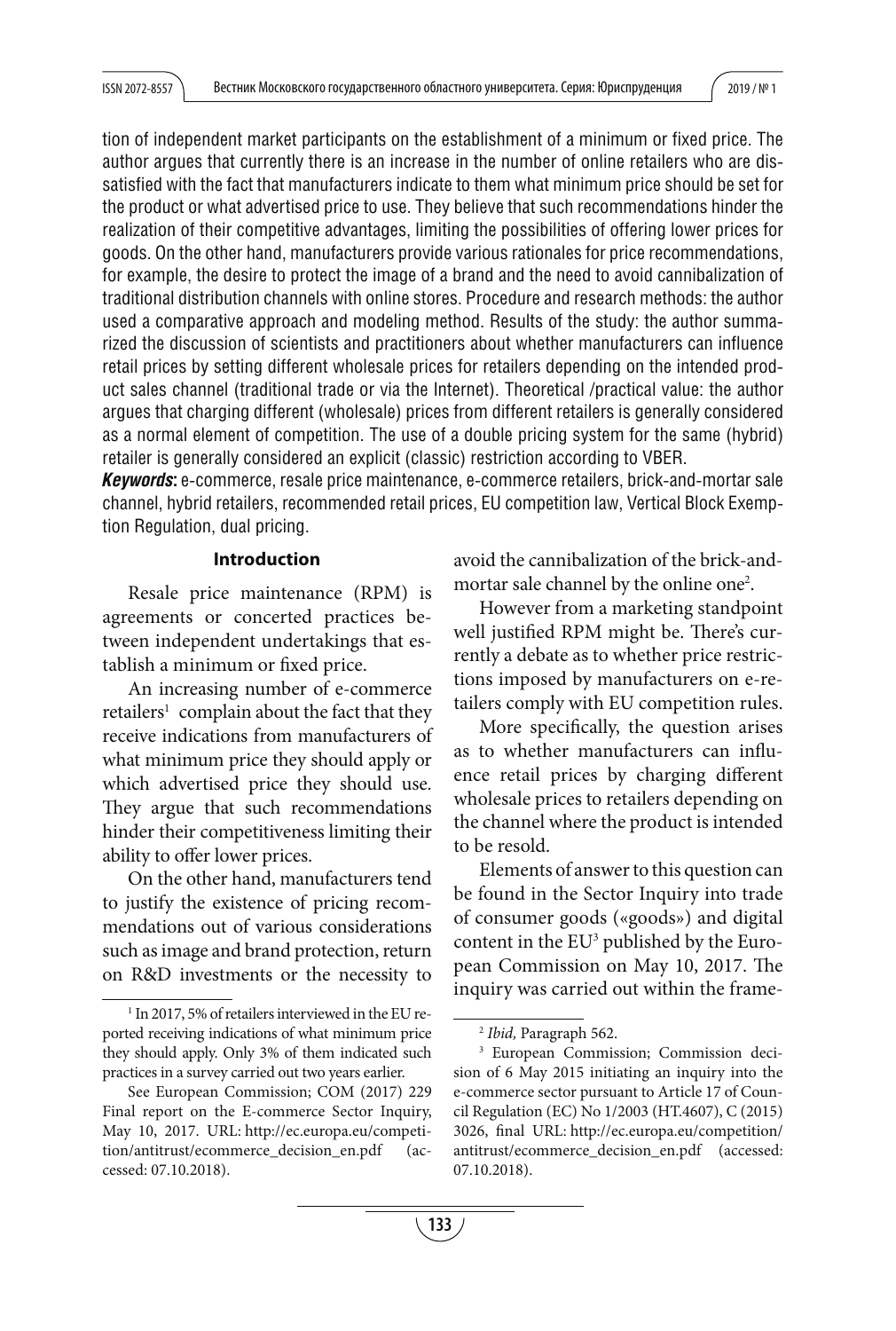work of the Commission's 'Digital Single Market Strategy for Europe1 . One of the objectives of the sector inquiry is to better understand the prevalence and characteristics of pricing recommendations by manufacturers to online retailers and the importance of dual pricing depending on the channel (offline or online) where the product is intended to be resold. In order to collect the relevant data, manufacturers and retailers were asked about their pricing policies and their respective roles in setting those policies. The respondents operate on markets of 14 Member States<sup>2</sup>. According to the findings of the sector inquiry, there's a widespread use by manufacturers of pricing recommendations to retailers across the EU (I). It remains to be seen whether such practices are compatible with EU competition rules (II), particularly when they imply the charging by manufacturers of different (wholesale) prices to the same hybrid retailer, depending on whether he sells those products via the online or offline channel (III).

# **I. The widespread use of pricing recommendations to retailers by manufacturers**

The EU Commission has asked retailers to provide information concerning their pricing policies and the role of manufacturers in their price setting. Manufacturers, in turn, were asked about their input to retailers' pricing policies.

#### *A. Price setting at retail level*

38% of retailers report that manufacturers recommend resale prices, while less than 10% report being provided with a discount range or receiving indications from manufacturers to apply the same retail price both online and offline<sup>3</sup>. A smaller proportion of retailers receive indications of what minimum price they should apply or which advertised price they should use<sup>4</sup>.

The proportion of retailers reporting recommendations from manufacturers on resale prices varies according to the category of product in question.

At least a third of the retailers in each product category (with the exception of house and garden) receive some form of price recommendations from manufacturers. The highest proportion of retailers that do so are those active in clothing and shoes, followed by those selling sports equipment and then consumer electronics<sup>5</sup>.

Manufacturers report about an even more widespread use of recommended retail prices: four out of five manufacturers use price recommendations to distributors<sup>6</sup>.

# *B. The reasons put forward by manufacturers to justify the use of pricing recommendations*

To better understand why pricing recommendations are so widespread, manufacturers were asked to explain the main

<sup>&</sup>lt;sup>1</sup> European Commission; COM(2015) 192 final [Электронный ресурс]. URL: https://ec.europa. eu/digital-single-market/en/news/digital-singlemarket-strategy-europe-com2015-192-final (accessed: 06.10. 2018).

<sup>2</sup> European Commission; COM (2017) 229 Final report on the E-commerce Sector Inquiry, May 10, 2017. Paragraph 100. URL: http://ec.europa. eu/competition/antitrust/ecommerce\_decision\_ en.pdf (accessed: 07.10.2018).

<sup>3</sup> 8% of retailers reported to be provided with a discount range while 7% retailers reported receiving the indication from manufacturers to apply the same retail price online and offline. Proportions are calculated out of all 1051 responses to the questionnaire. 4 5% of retailers reported receiving indications

of what minimum price they should apply while 3% stated they received indications about what advertised price they should use. 5 Proportions are calculated out of all retailers

active in a given product category.

<sup>6</sup> Proportions are calculated out of all manufacturers (251) that responded to the questionnaire.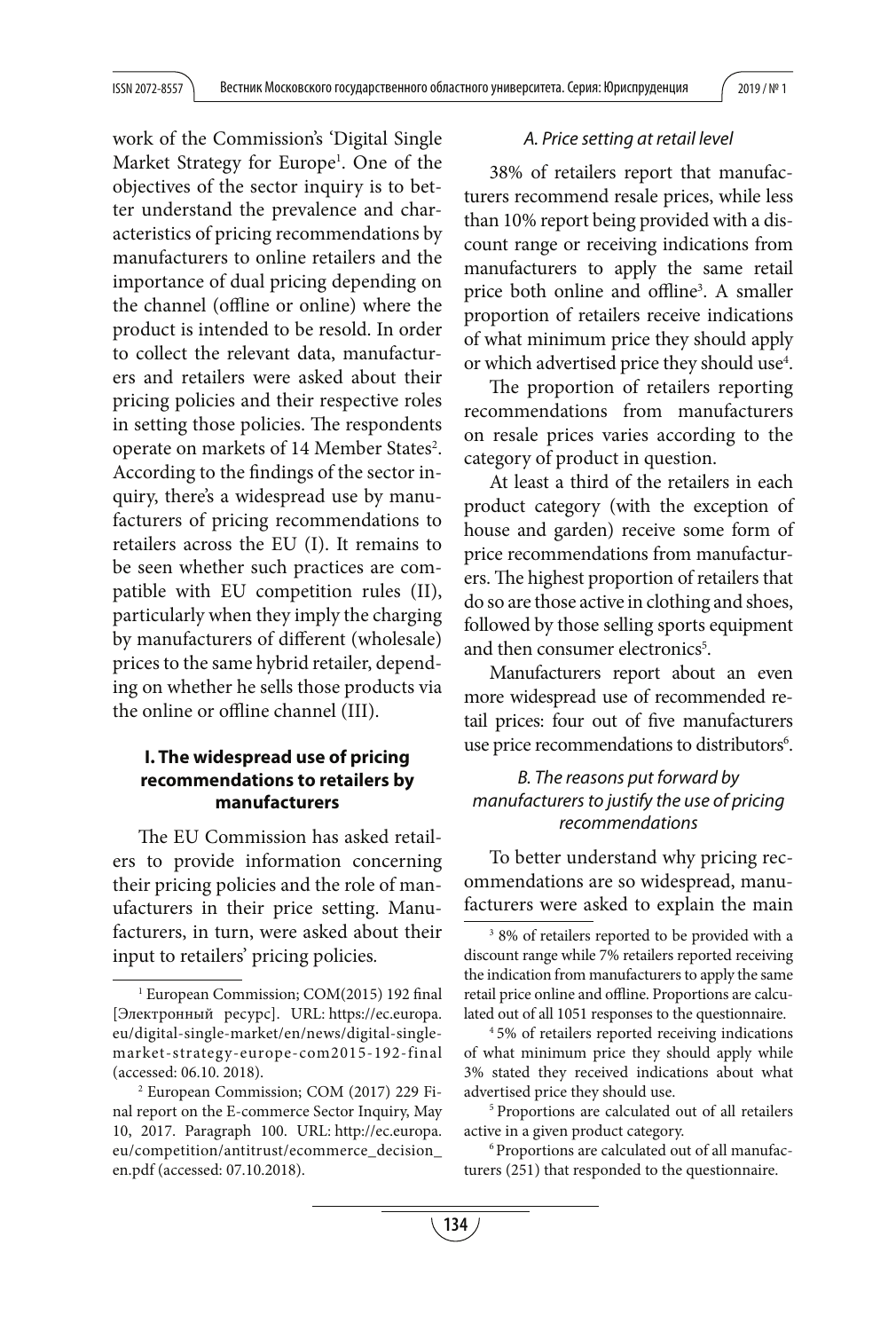considerations behind the decision to recommend retail prices to distributors.

Manufacturers express the view that the price of a product is the most immediate way to communicate its quality to the customers and have provided a number of reasons for recommending retail prices. These are as follows:

**a)** Image protection and brand positioning.

First of all, manufacturers explain that level of recommended retail prices is chosen in order to reflect a certain brand/ product image or to strengthen the image or its perceived value. This is reported to be particularly true for premium products and for luxury brands, although manufacturers active in all product categories have argued that there is a strong link between recommended retail prices and brand/ product positioning<sup>1</sup>.

**b)** Return on R&D investments

Manufacturers further explain that products tend to be designed and manufactured taking into consideration an estimated retail price level. Therefore, their investments in research and development as well as other manufacturing costs are inextricably linked to a given recommended retail price<sup>2</sup>.

**c)** Marketing strategy.

Recommended retail prices are set also on the basis of market studies that allow manufacturers to gauge customers' willingness to pay. Manufacturers state that they have a better understanding than retailers of the price a customer would be prepared to pay for their products and, therefore, are better placed to evaluate market conditions and develop a marketing strategy, which includes the price of the products. Market knowledge, manufacturers explain, is particularly important when a product is launched<sup>3</sup>.

**d)** Avoiding cannibalization of the brick-and-mortar sale channel by the online one

Manufacturers explain that recommended retail prices may help avoiding or reducing cannibalization across channels and geographies. Some manufacturers consider it important to support the brick-and-mortar channel by preventing online prices from falling below a certain level<sup>4</sup>.

Having highlighted the widespread use by manufacturers of pricing recommendations to retailers, the Commission then assessed whether and under what conditions those recommendations violate EU competition rules.

## **II. Pricing recommendations under EU competition rules**

Resale price maintenance (RPM), i.e. agreements or concerted practices between independent undertakings that establish a minimum or fixed price (or price range), are considered restrictions of competition by object under Article 101(1) TFEU5 .

Under Article 4(a) of the VBER, the block exemption provided by the VBER does not apply to vertical agreements that,

<sup>&</sup>lt;sup>1</sup> European Commission; COM (2017) 229 Final report on the E-commerce Sector Inquiry, May 10, 2017. Paragraph 562. URL: http:// ec.europa.eu/competition/antitrust/ecommerce\_ decision\_en.pdf (accessed: 07.10.2018).

<sup>2</sup> Ibid. Paragraph 563.

<sup>&</sup>lt;sup>3</sup> Ibid. Paragraph 564.

<sup>4</sup> Ibid. Paragraph 567.

<sup>5</sup> See judgment in SA BinonCie v SA Agence et Messageries de la Presse, 243/83, EU:C:1985:284, Paragraph 43; judgment in ASBL Vereniging van VlaamseReisbureaus v ASBL SocialeDienst van de PlaatselijkeenGewestelijkeOverheidsdiensten, 311/85, EU:C:1987:418, Paragraph 17; judgment in SPRL Louis ErauwJacquery v La Hesbignonne SC, 27/87, EU:C:1988:183, Paragraph 15.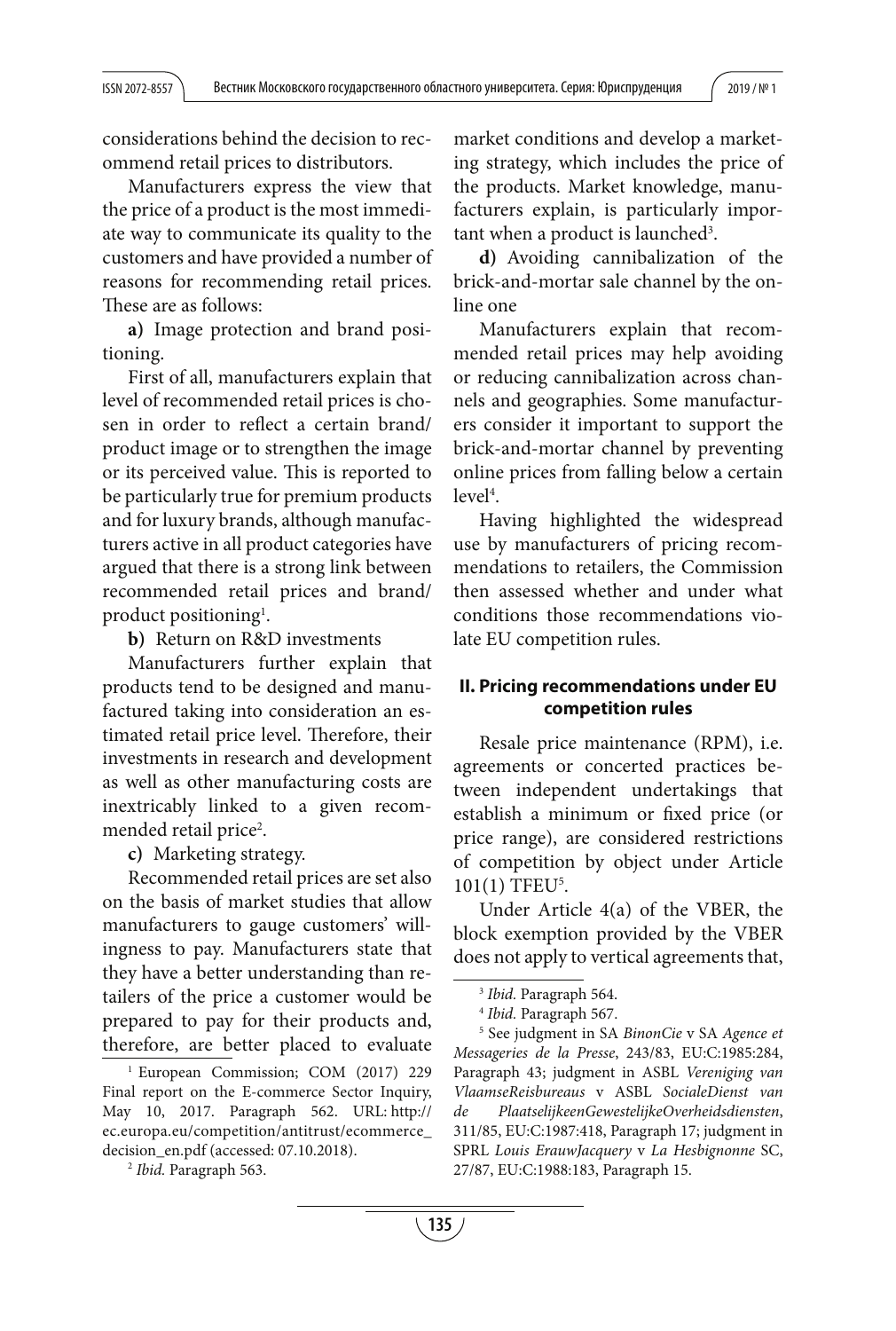either directly or indirectly, have as their object RPM. This is without prejudice to the possibility of the supplier to impose a maximum sale price or recommend a sale price, provided that they do not amount to a fixed or minimum sale price as a result of pressure from, or incentives offered by, any of the parties<sup>1</sup>.

Any efficiencies RPM may lead to in particular cases, are to be evaluated on the basis of the specific circumstances of the case<sup>2</sup>.

The practice of recommending a non-binding resale price or requiring the retailer to respect a maximum resale price is covered by the VBER provided that the market share thresholds set out in the Regulation are not exceeded<sup>3</sup> and that the recommended price or the maximum price do not amount to a fixed or minimum sale price as a result of pressure

from, or incentives offered by, any of the parties<sup>4</sup>.

As explained in the Vertical Guidelines, in the case of contractual provisions or concerted practices that directly establish the resale price, the restriction is strictly forbidden<sup>5</sup>. However, RPM can also be achieved through indirect means. When providing pricing recommendations it is important that manufacturers do not take actions, such as providing financial or other business incentives to retailers that follow the recommended prices or, on the contrary, apply measures discouraging or threatening retailers not to follow such prices, as this would interfere with the freedom of retailers to set their final prices to customers independently. This type of interventions may entail the recommended retail price or make the maximum retail price become equivalent to a minimum or fixed price.

Another aspect of the ongoing debate on the compatibility of pricing recommendations with EU competition rules concerns the question of whether manufacturers can influence retail prices by charging different wholesale prices to retailers depending on the channel where the product is intended to be resold. This question will be examined in section III.

## **III. The practice of dual pricing in the light of EU competition law**

EU competition rules distinguish the situation where the manufacturer sets a different (wholesale) price for the same product, to the same hybrid retailer (selling both online and offline), depending

<sup>1</sup> Vertical Block Exemption Regulation No 330/2010 on the application of Article 101 (3) of the Treaty on the Functioning of the European Union to categories of vertical agreements and concerted practices [Электронный ресурс]. URL: https:// eurlex.europa.eu/legalcontent/EN/TXT/HTML /?uri=CELEX:32010R033&from=EN (accessed: 30.09.2018).

<sup>&</sup>lt;sup>2</sup> Some examples of efficiencies that could be potentially generated by pricing restrictions are outlined in Paragraph 225 of the Notice on the Guidelines on Vertical Restraints, SEC (2010). Paragraph 52. URL: http://ec.europa.eu/competition/ antitrust/legislation/guidelines\_vertical\_en.pdf1 (accessed: 29.09.2018).

<sup>&</sup>lt;sup>3</sup> The market shares of the supplier and the distributor on their respective market should not exceed 30%.

Vertical Block Exemption Regulation No 330/2010 on the application of Article 101 (3) of the Treaty on the Functioning of the European Union to categories of vertical agreements and concerted practices [Электронный ресурс]. URL: https:// eurlex.europa.eu/legalcontent/EN/TXT/HTML /?uri=CELEX:32010R033&from=EN (accessed: 30.10.2018).

<sup>4</sup> Vertical Guidelines, Paragraph 226. For the assessment of those pricing practices when they are not covered by the VBER, see Paragraphs 227-229 of the Vertical Guidelines. 5 Vertical Guidelines, Paragraph 48.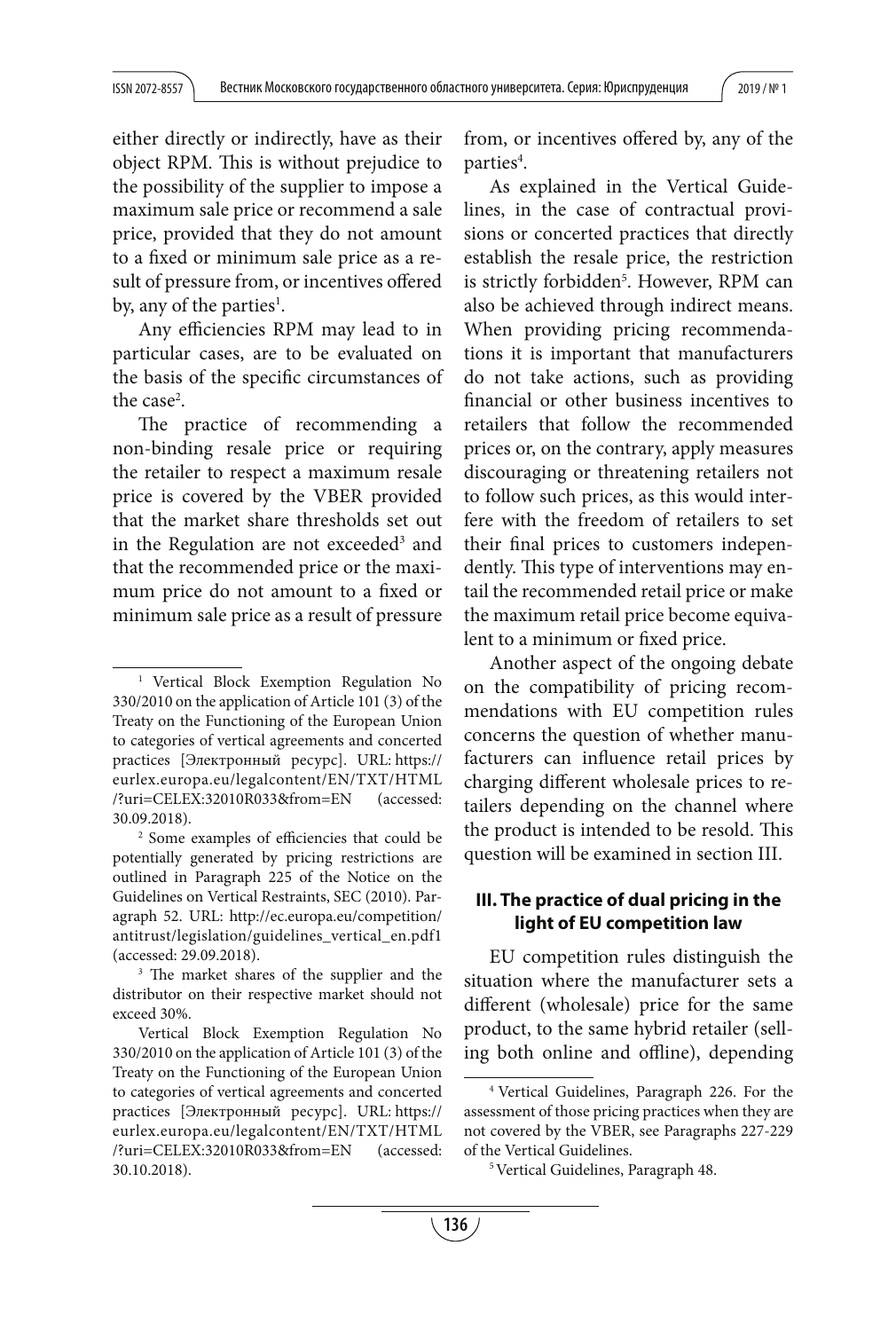on whether that retailer sells those products via the online or offline channel and the case where the manufacturer sets a different (wholesale) price for the same product to different retailers.

Charging different (wholesale) prices to different retailers is generally considered a normal part of the competitive  $\mathop{process}\nolimits^{\mathop{\text{\rm l}}\nolimits}.$ 

Dual pricing for one and the same (hybrid) retailer is generally considered as a hardcore restriction under the VBER.

In other words, if a manufacturer forbids a hybrid retailer to sell a product for a different price depending on whether he sells it via the online channel or the offline one, such a practice will be considered as a breach of Article 101 (1) TFEU as it limits the possibility of the retailer to sell the product via the Internet.

Nevertheless, Paragraph 64 of the Vertical Guidelines explicitly envisages the possibility for dual pricing agreements to fulfill the conditions of Article  $101(3)$ TFEU where, for instance, sales via one of the sales channels lead to substantially higher costs for the manufacturer than sales via the other channel.

This, for instance, could be the case, where it can be shown that a dual pricing arrangement is indispensable to address free-riding between offline and online sales channels in the case of hybrid retailers that are part of the distribution network of the manufacturer.<sup>2</sup> While hybrid retailers may internalize part of the externality occurring across sales channels, they may nevertheless remain subject to free-riding by other retailers. Their incentives to invest in costly sales effort in the offline channel may therefore be negatively affected, similarly to the case of pure brick and mortar retailers.

The example provided is not the only possible situation in which the criteria of Article 101 (3) TFEU could be fulfilled. Let's take the case of a product which would require a quite complicated installation. If it's sold offline, such a sale may require the services of a professional in charge of the installation. There's a good chance that the client may be satisfied and that he won't make any claim. If it's sold online, the client may have to make the installation himself. In case he doesn't do it well, he may believe that the product is at fault and ask for its replacement. Since dealing with such an after sales claim implies extra cost for the supplier, EU competition authorities admit that, in such a case, the supplier can set a higher price for the sale online than for the sale offline. Such a tolerance is an exception to the rule according to which there shouldn't be any dual pricing depending on the type of channel where the product is intended to be resold.

### **Conclusion**

Resale price maintenance is one of the practices manufacturers may make use of in response to the increased online price competition and, in particular, to the high online price transparency and low search costs for customers, allowing them to swiftly compare prices<sup>3</sup>.

By observing a minimum retail price, both manufacturers and retailers may minimise the impact of quick online price

<sup>&</sup>lt;sup>1</sup> Unless different wholesale prices to (online) retailers have the object of restricting exports or partitioning markets.

<sup>2</sup> Free-riding by pure online sellers on services provided offline can be addressed by other means, such as price differentiation.

<sup>3</sup> European Commission; COM (2017) 229 Final report on the E-commerce Sector Inquiry, May 10, 2017. Paragraph 987. URL: http:// ec.europa.eu/competition/antitrust/ecommerce\_ decision\_en.pdf (accessed: 07.10.2018).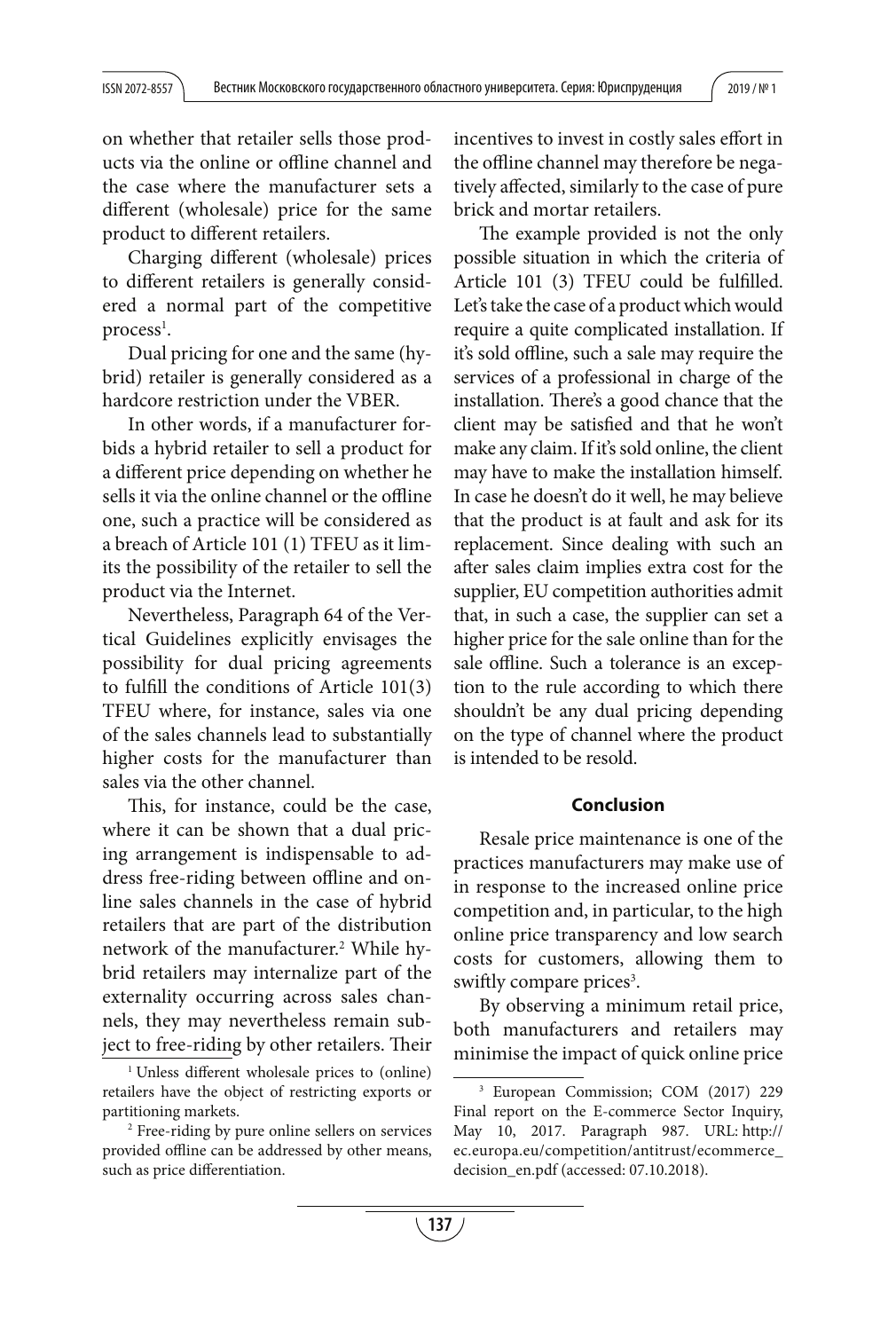erosion, thereby protecting both the level of the wholesale price the manufacturers can ask for the product, and the profit margins retailers can expect $^{\rm l}$ .

At least a third of the retailers in each product category covered by the sector inquiry report to receive some form of price recommendations from manufacturers<sup>2</sup>.

Agreements that establish a minimum or fixed price (or price range) are a hardcore restriction according to Article 4(a) of the VBER3 and a restriction of competition by object under Article 101(1) TFEU<sup>4</sup>.

Non-binding pricing recommendations or maximum resale prices are covered by the VBER as long as the market share thresholds are respected and they do not amount to a minimum or fixed resale price as a result of pressure from or incentives offered by the parties involved in the vertical relationships $^5$ .

Nearly 30% of manufacturers indicate that they systematically track the prices of their products sold via independent retailers. Others do so in a targeted manner (on certain products, key markets).

4 Council of the European Union, Article 101 (1) of the Treaty of Functioning of the European Union (TFEU) [Электронный ресурс]. URL: https://eur-lex.europa.eu/LexUriServ/ LexUriServ.do?uri=CELEX:12008E101:EN:HTML (accessed: 10.12.2018).

67% of the respondent manufacturers use manual tracking, while nearly 40% make (also) use of price-tracking software to track prices. Almost a third of respondent retailers report that they normally comply with the price indications given by the manufacturers while slightly more than a quarter say that they do not comply<sup>6</sup>.

The increased price transparency through price monitoring software may facilitate or strengthen collusion between retailers and thereby impact a competition<sup>7</sup>.

While manufacturers often voice their intention to create a level-playing field between online and offline sales channels, taking into consideration potential differences in cost levels, dual pricing (setting different wholesale prices depending on the sales channel) is rarely considered as a viable option due to the risk that a dual pricing strategy could be in breach of Article  $101(1)$  TFEU<sup>8</sup>.

Charging different (wholesale) prices to different retailers is generally considered a normal part of the competitive process. Dual pricing for one and the same (hybrid) retailer is generally considered as a hardcore restriction under the VBER. Nevertheless, the European competition authorities admit the possibility of exempting dual pricing agreements under Article 101(3) TFEU on an individual basis, for example where a dual pricing arrangement would be indispensable to address free-riding or where the after sale cost might be higher for the sale of a product online than for its sale offline.

 $1$ Idem. Paragraph 988.<br> $2$ Idem. Paragraph 989.

<sup>&</sup>lt;sup>3</sup> Vertical Block Exemption Regulation No 330/2010 on the application of Article 101 (3) of the Treaty on the Functioning of the European Union to categories of vertical agreements and concerted practices [Электронный ресурс]. URL: https:// eurlex.europa.eu/legalcontent/EN/TXT/HTML /?uri=CELEX:32010R033&from=EN (accessed: 30.10.2018).

<sup>5</sup> European Commission; COM (2017) 229 Final report on the E-commerce Sector Inquiry, May 10, 2017. Paragraph 990. URL: http:// ec.europa.eu/competition/antitrust/ecommerce\_ decision\_en.pdf. (accessed: 07.10.2018).

<sup>6</sup> European Commission; COM (2017) 229 Final report on the E-commerce Sector Inquiry, May 10, 2017. Paragraph 991. URL: http:// ec.europa.eu/competition/antitrust/ecommerce\_ decision\_en.pdf. (accessed: 7.10.2018).

<sup>7</sup> Ibid. Paragraph 992.

<sup>&</sup>lt;sup>8</sup> Ibid. Paragraph 993.